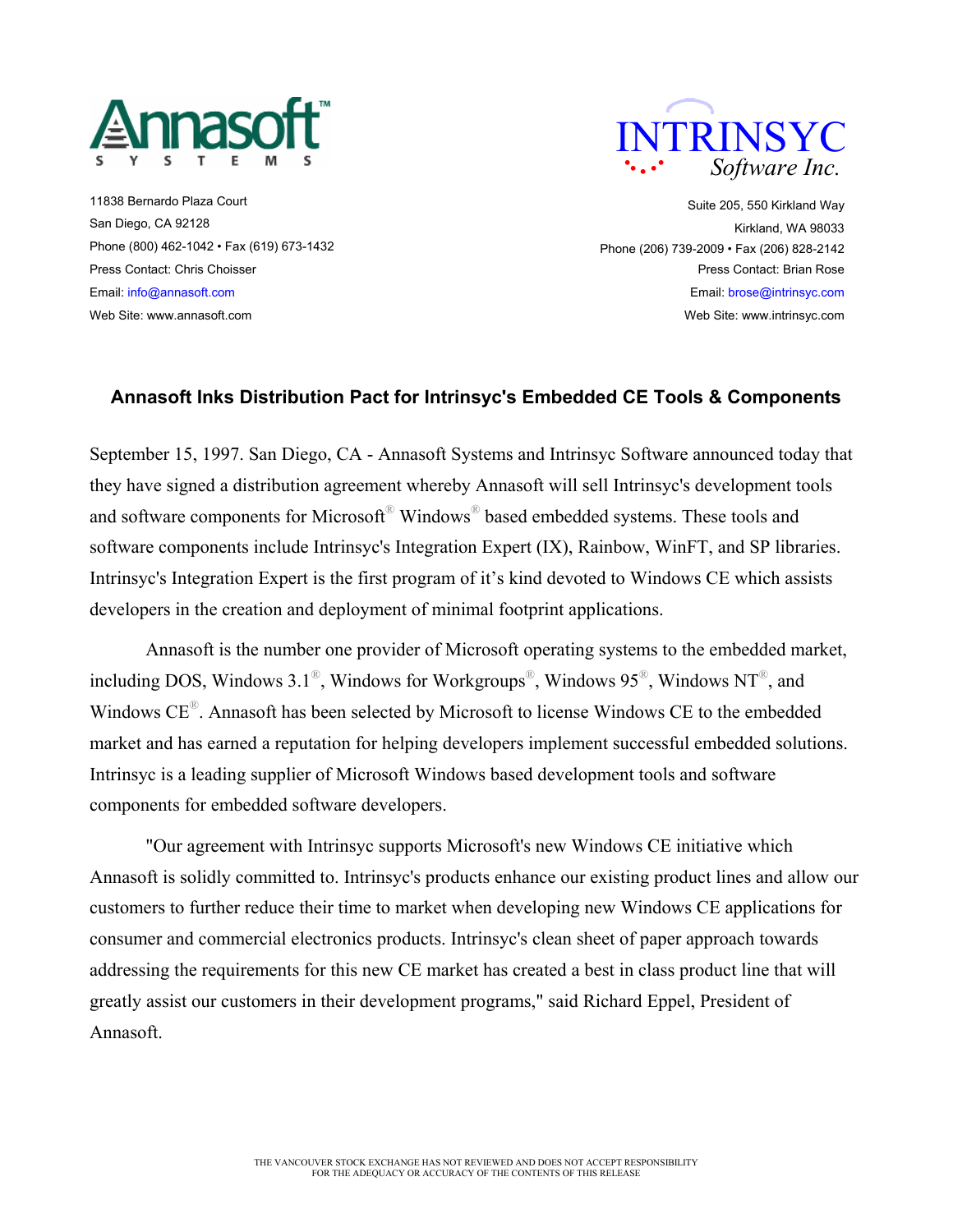Added Intrinsyc President & CEO Derek Spratt, "We're very pleased to have Annasoft distribute our full product line. As the preeminent supplier of Microsoft operating systems for embedded applications and the founding member of the Windows CE Embedded Initiative, Annasoft will provide our products with wide ranging exposure in this market. Given that Annasoft also offers turnkey Windows CE development services to its customers, Intrinsyc is also pleased to be able to participate in the delivery of these value-added services."

Intrinsyc's Integration Expert assists developers in the creation and deployment of minimal footprint applications. The key features of IX include automatic application dependency analysis, source code profiling, OS configuration, and target generation. The analysis is dynamic, requires no source code, provides automatic footprint calculation, and works for any version of Microsoft's  $Win32<sup>®</sup>$  based operating systems, including Windows 95, NT and CE. Developers can use IX to improve the efficiency of their code, optimize compiler flags, minimize memory requirements, and manage a set of programs/libraries that comprise a single target application.

Intrinsyc's WinFT provides software fault detection and correction for Win32 based applications. The key features of WinFT include watchdog services, checkpointing, and exception handling. The WinFT library can be embedded within any Win32 application to improve quality, reliability, and predictability.

Intrinsyc's Rainbow is the industry's leading web server technology for CE. In June of this year Intrinsyc first demonstrated its Rainbow technology running on a Windows CE 1.0 HPC device live on the Internet. Pointing any industry standard web browser such as Microsoft's Internet Explorer to http://rainbow.intrinsyc.com can access the device. Intrinsyc has recently announced the availability of Rainbow 2.0 with enhancements that include Binary Gateway Interface technology (BGI), Server Side Includes (SSI), and User Authentication features.

 Intrinsyc's SP Libraries are signal processing components for Win32 applications. SP Libraries allow developers of Windows based embedded systems to have a wide range of pre-packaged solutions to choose from when tackling sophisticated processing applications that are typically encountered in the development of many commercial and consumer based electronics products. Components currently include more than 200 individual processing modules, divided into 10 groups as follows: State Machines, PID Loop Controllers, Signal Generators, Timespan Processors, Logical Operators, Checkers, Mappers, Modular Parsers, Digital Filters, and Thermocouple Linearizers.